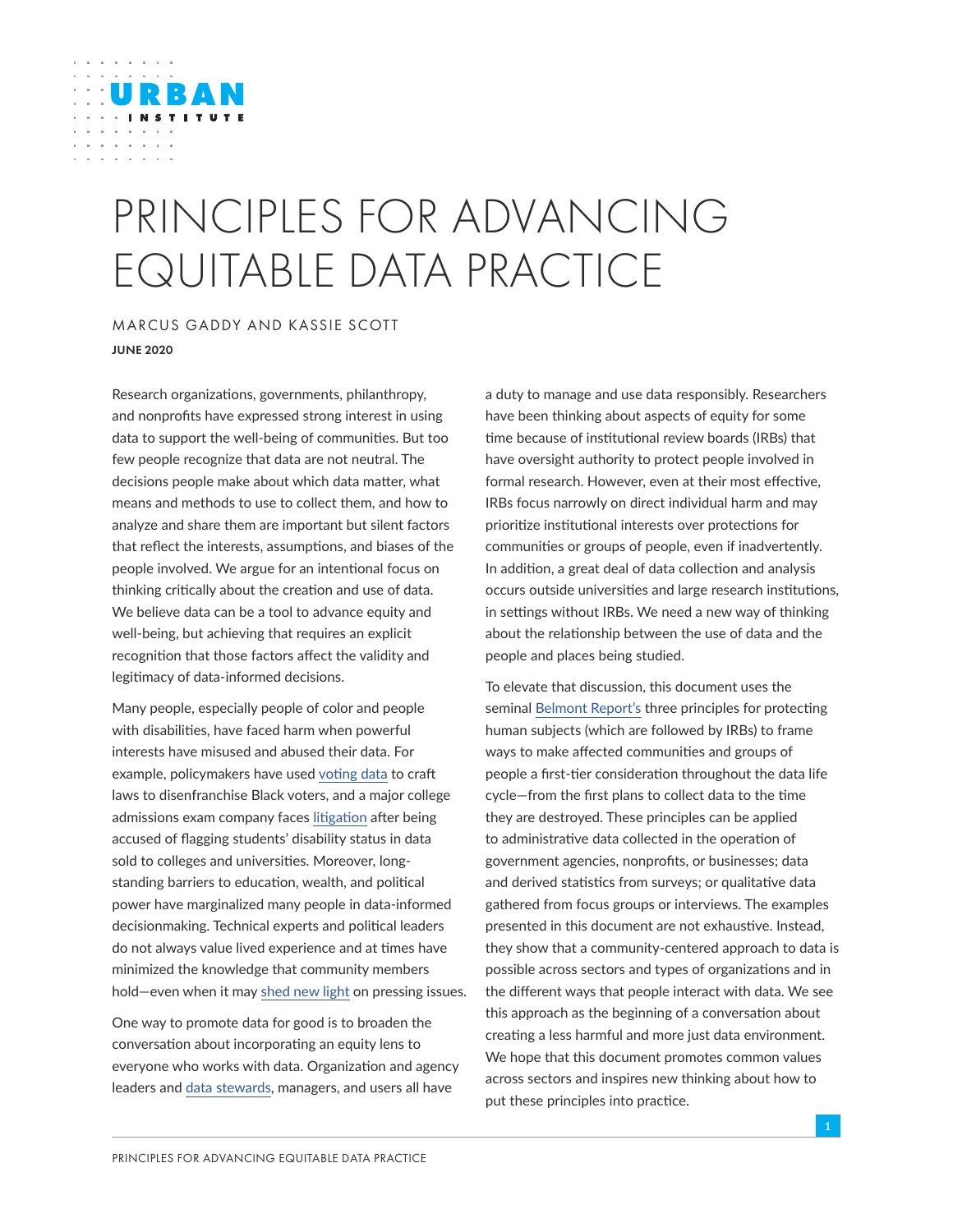# **PRINCIPLES**

Principles are enduring. They matter because they can guide actions in a wide variety of contexts. In the collection and use of data, that adaptability is essential because technology and innovation are constantly changing the boundaries of what is possible—both for good and bad.

This document relies on the principles outlined in the Belmont Report, a foundational work that has guided human subjects' protections for more than 40 years. Although the Belmont Report was originally created to guide research, its three principles—beneficence, respect for persons, and justice—inform fields as diverse as nursing and information technology. Building on that foundation, this document extends the principles to data practice.

**Beneficence** is the commitment to maximize benefits and avoid causing harm to the extent possible, even if it is not a formal or legal requirement.

Beneficence centers the importance of considering risks and benefits holistically. Even large benefits do not always outweigh risks, particularly when risks are great and the people who bear the risks may not directly benefit.

**Respect for persons** is the responsibility to uphold people's power to make decisions that are in their best interest and to protect people who do not have that power.

People can make informed decisions when they have information, the capability to understand it, and the freedom to act on it. When age, disability, or other circumstances, such as language or literacy, limit any of those three elements, people deserve special consideration and protection.

**Justice** is the commitment to the fair distribution of burdens and benefits among people.

This principle underscores that communities and people who bear risks and burdens deserve to benefit. It also emphasizes the responsibility to ensure that undue burden is not put on people unlikely to benefit.

# PRINCIPI F-ALIGNED PRACTICES FOR THE DATA LIFE CYCLE

Different decisionmaking points arise throughout the data life cycle that inform the intent, use, form, and control of the data. The data life cycle has four stages acquisition, processing and analysis, dissemination, and disposition—and for each of them, we provide examples of ways to infuse the Belmont Report's principles. These examples capture only a few of the possibilities, but they should illustrate how everyone who collects, views, or uses data can consider these principles in their work.

## ACQUISITION

Acquisition is the stage at which people decide which data to collect and why (conception), determine how to collect them (instrumentation), and take action to obtain them (collection). Even if you acquire only secondary data, or data someone else collected, it is important to be aware of the primary data collectors' motivations why they wanted the data and how they collected them—before you plan and conduct your analysis.

## CONCEPTION

Conception is when people form ideas about what the data are meant to show. This is when people frame data around "what" (e.g., what is health?) and "who" (e.g., who is healthy?).

### **Justice**

## **Seek and include communities' interests in design considerations.**

Deciding what data to collect largely centers on the intended purpose. For example, when the scope of a project is inherently about the funder's interests, community-level interests and needs are often not an intentional design consideration. In turn, the data that come from the community often end up being of little use to the community. Holding listening sessions with community residents, speaking with community leaders and activists, and engaging local service nonprofits and agencies are concrete ways to learn what data the community thinks are relevant to improve their lives.

**Resource:** How to Add Informed Consent to Your  $\blacktriangleright$  [Responsible Data Practices](https://www.ictworks.org/informed-consent-responsible-data/)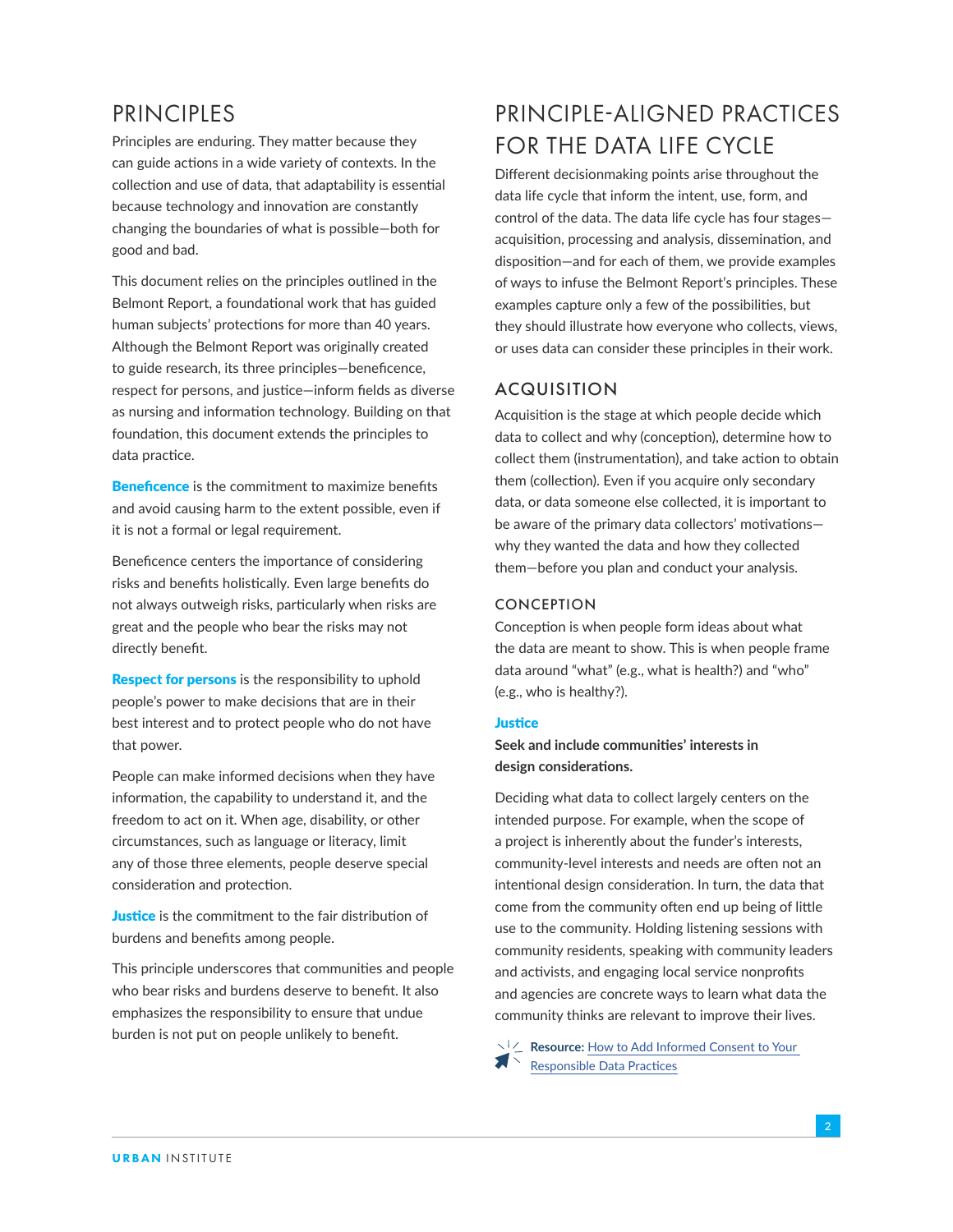#### **Beneficence**

## **Be aware of how sensitive topics can affect people and communities.**

Drug use, sexual behaviors, voting, and income are common examples of sensitive topics. Data on sensitive topics can expose individuals and even whole communities to possible harm, and a holistic evaluation of risks and benefits is crucial. The benefits should outweigh the risks. When benefits to the people or community that bears the risks are small, indirect, or unlikely, omitting sensitive topics may be appropriate. Where that is not possible, such as in some social service contexts, reframing sensitive topics using less-sensitive proxies or working with community members to establish legitimacy for the inclusion of sensitive topics in the scope of inquiry are alternative options.

 $\vee^{\dagger}$  **Resource:** Undertaking Sensitive Research in the  $\blacksquare$ [Health and Social Sciences: Managing Boundaries,](http://assets.cambridge.org/97805217/18233/excerpt/9780521718233_excerpt.pdf)  [Emotions and Risks](http://assets.cambridge.org/97805217/18233/excerpt/9780521718233_excerpt.pdf)

#### INSTRUMENTATION

Instrumentation is when people make decisions related to measurement: for example, designing surveys, creating administrative forms, and developing protocols for interviews and focus groups.

#### **Beneficence**

## **Minimize the amount of personally identifiable information (PII) collected.**

The collection of [PII](http://www.osec.doc.gov/opog/privacy/PII_BII.html) such as names, Social Security numbers, or dates of birth can gravely compromise people's finances, privacy, and safety, especially when those data are attached to other records. Only asking for PII when necessary or using alternative unique identifiers, such as randomly generated unique IDs, in place of very sensitive forms of PII whenever possible can help reduce the risk to individuals and communities.

**Resource:** Ten Guiding Principles for Data [Collection, Storage, Sharing, and Use to Ensure](https://www.cdc.gov/nchhstp/programintegration/tenguidingprinciples.htm)  [Security and Confidentiality](https://www.cdc.gov/nchhstp/programintegration/tenguidingprinciples.htm)

#### **Beneficence**

**Be conscientious about re-identification risk.**

Datasets can unintentionally expose sensitive information about people when combined with other data from public or proprietary sources. Demographic information is both widely available and in sensitive datasets, and it can be used to link otherwise anonymized data. For example, race, even when few other personal characteristics are included, can provide enough information to re-identify someone in a community that is not racially diverse. When designing a data collection instrument, analysts should understand how the data could be put together to re-identify respondents and take measures to avoid it. On the back end, sometimes data managers have to remove variables to more fully anonymize datasets and mitigate risk. And at the outset, data collectors should consider whether certain information needs to be collected at all. If it must be, putting procedures in place to protect respondents is key.

**Resource:** Assessing and Minimizing Re-Identification Risk [in Research Data Derived from Health Care Records](https://www.ncbi.nlm.nih.gov/pmc/articles/PMC6450246/)

#### COLLECTION

Collection is when people gather data by fielding surveys, collecting or acquiring administrative information, and recruiting for and leading interviews and focus groups, among other methods.

#### **Justice**

## **Avoid undue burden.**

It is important to be conscientious about the labor and the mental or emotional stress it takes for people to respond, especially when they may not have a way to opt out. Some instruments, such as intake forms for services, may include many elements. Some elements are essential, such as those that are included to comply with statutory or oversight requirements, while others are not. Eliminating the collection of nonessential elements particularly when the data are not actively used—will reduce undue burden.

**Resource:** Ten Guiding Principles for Data [Collection, Storage, Sharing, and Use to Ensure](https://www.cdc.gov/nchhstp/programintegration/tenguidingprinciples.htm)  [Security and Confidentiality](https://www.cdc.gov/nchhstp/programintegration/tenguidingprinciples.htm)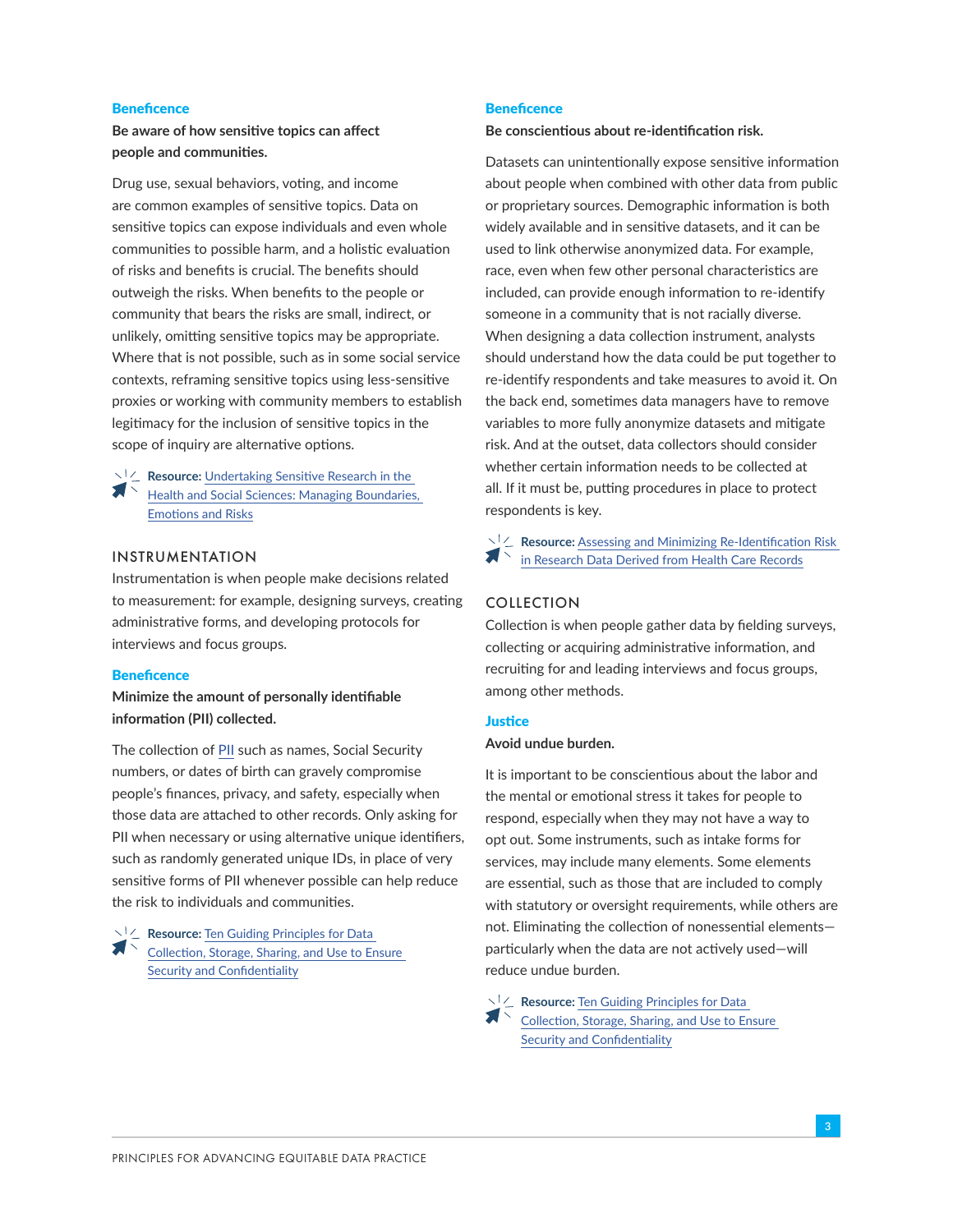#### Respect for persons

## **Incorporate informed consent whenever possible, even if not formally required.**

Though informed consent is common in research settings, a lot of personally identifiable data is collected in nonresearch settings for purposes that may never be disclosed. Informing people in ways they can understand of the kind of information collected about them, its purpose, and the potential risks and benefits is important. In cases where that is not feasible, which commonly happens with passive data collection like public video recording, written or verbal notices to inform people that they are under observation allow them to make more informed choices about what they say or do.

**Resource:** How to Add Informed Consent to Your [Responsible Data Practices](https://www.ictworks.org/informed-consent-responsible-data/#.XodnPdNKjOR) 

## PROCESSING AND ANALYSIS

Processing and analysis is the stage at which people decide how to tabulate and interpret data. This includes determining which data to include or exclude in analyses, how to process the data to create new variables or measures like indexes, and which people will be involved in the process to decide what the data mean.

#### **Beneficence**

## **Seek out and incorporate communities' interpretation of the data.**

Analysis often happens apart from the people and places being studied, which can lead to incorrect findings and can even bring harm to a community. Giving people the opportunity to offer their interpretations of the data can reduce the risk of making incorrect or harmful interpretations. A data walk is one way to engage people in conversations around data and to facilitate those conversations. Other engagement possibilities are organizing formal structures, like community-led panels and committees, and tapping into partnerships with community-led organizations, like parent associations and resident councils.

**Resource:** Data Walks: An Innovative Way to [Share Data with Communities](https://www.urban.org/sites/default/files/publication/72906/2000510-Data-Walks-An-Innovative-Way-to-Share-Data-with-Communities.pdf)

#### **Beneficence**

**Be transparent about the limits of the data.** 

All data have limits, and it's important to be clear about what data do—and do not—mean. Some limits will be clear from the definitions in a dataset's codebook or made explicit in a person's statements in an interview or focus group, but analyses can still overextend the data to make points they do not support. For example, it would be a mistake to conclude that data showing higher rates of school disciplinary sanctions against students of color mean that students of color have a higher underlying incidence of disruptive behavior. A careful analysis would also examine enforcement and if no data exist would clearly acknowledge that a lack of data left key dynamics unexplored. Being transparent about what data informed an analysis and clearly documenting the process for making analytical decisions are useful ways to facilitate community members' ability to respond proactively when errors enter an analysis.

**Resource:** Advancing Better Outcomes for All [Children: Reporting Data Using a Racial Equity Lens](https://www.aecf.org/resources/more-race-matters-occasional-updates-3/)

## DISSEMINATION

Dissemination is the stage at which people publish data and/or report findings from their analysis.

#### **Beneficence**

**Account for how publication may reinforce inequities or close disparities.**

Data and research findings, particularly on politically sensitive subjects, can have an outsize impact on people and communities that have faced systematic marginalization and neglect. Topline findings that may be neutral statements of fact—for example, that a school district's standardized test scores have fallen—can easily be misconstrued. In this example, the finding can further a narrative of "failing schools," fueling dynamics like white flight that reinforce school segregation and its many inequities. Considering how data findings can be misinterpreted to harm communities and mitigating that are important aspects of community-centered work. Some ways to do this are (1) proactively learning about the social and policy context of the topic of your publication; (2) paying attention to and being forthcoming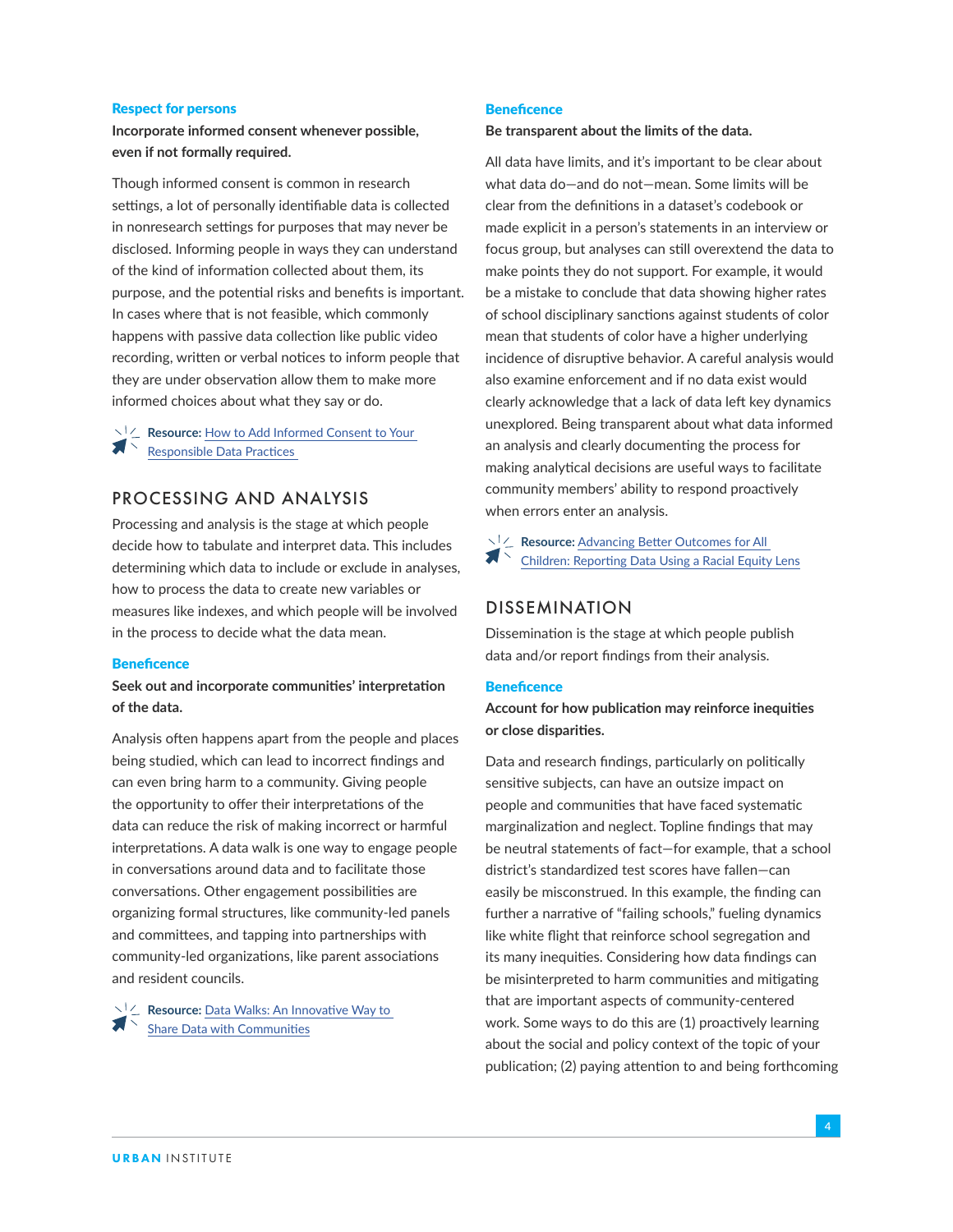about whose interests and voices are present in—or absent from—your work; and (3) receiving critical input before publication from the people who will bear the risks of the findings.

**Resource:** Advancing Better Outcomes for All  $\blacksquare$ [Children: Reporting Data Using a Racial Equity Lens](https://www.aecf.org/resources/more-race-matters-occasional-updates-3/)

#### **Justice**

## **Share data to reduce the burden of duplicate data collection.**

Some people and communities are consistently the targets of data collection and study, sometimes from organizations seeking the same information for similar purposes. Siloed data place an additional—and potentially unnecessary—burden on community members. Sharing nonconfidential data, when it is unlikely that it could lead to harm or add risks, may reduce the burden that individuals and communities experience from data collection.

**Resource:** How to Appraise and Select Research [Data for Cu](http://www.dcc.ac.uk/resources/how-guides/appraise-select-data)ration

#### **Justice**

**Return data and research results to community members in a form they can use.** 

Analysts have the power to disrupt the dynamic of people's having no ownership of and deriving no utility from what their data have produced. Ensuring that the results are communicated in a way that community members can use and understand is an important step toward equity. In a research context, publishing in open access journals and providing action-oriented digests in line with community members' interests are two options. Other entities, including governments, may put data on open access portals or publish data in communityresponsive ways for community members to use.

**Example 2 Resource:** [Why Am I Always Being Researched?](https://chicagobeyond.org/researchequity/)

## DISPOSITION

Disposition is the stage at which people destroy or archive data, either completely or partially.

#### **Justice**

**Empower individuals to order the destruction of their data.**

Data stewards and managers do not "own" data more than the people whose lives are represented in them. To the extent possible and practicable, respecting people's wishes about the destruction of their data at any point during or after collection centers their concerns and welfare. Having a clear process for requesting the destruction of one's data and clear guidelines around honoring the requests are two ways to improve the formal process.

**Resource:** Best Practices for Data Destruction

#### Respect for persons

## **Be transparent about what the plans are for the data after the project concludes.**

Disclosures about disposition include information such as who has access to data after a project ends and whether, how, and when data will be destroyed. Many disclosures are written to protect organizations from legal liability, not to protect the interests of the people who provided data. Using plain language about data destruction is key so that people can decide whether they want to provide data at all, want to ask that their data be destroyed, or want only certain people to have access. This is particularly true if the data are to be shared with, sold to, or held by an indeterminate number of people whose purposes are unknown.

## **CONCLUSION**

**Data stewards, managers, and users in philanthropy, government, research, and beyond all have a duty to manage and use data responsibly, and we believe that responsibility includes incorporating equitable principles and practices throughout the data life cycle.** What that looks like at different organizations and in different roles will vary. The examples in this document provide a starting point for imagining the possibilities. There is still much work to be done, and we invite you to build on these principles to figure out what works in your circumstances. Your work to include equity in data practice is essential to fostering new data norms that promote a more just data environment, which will help us all build strong communities for everyone.